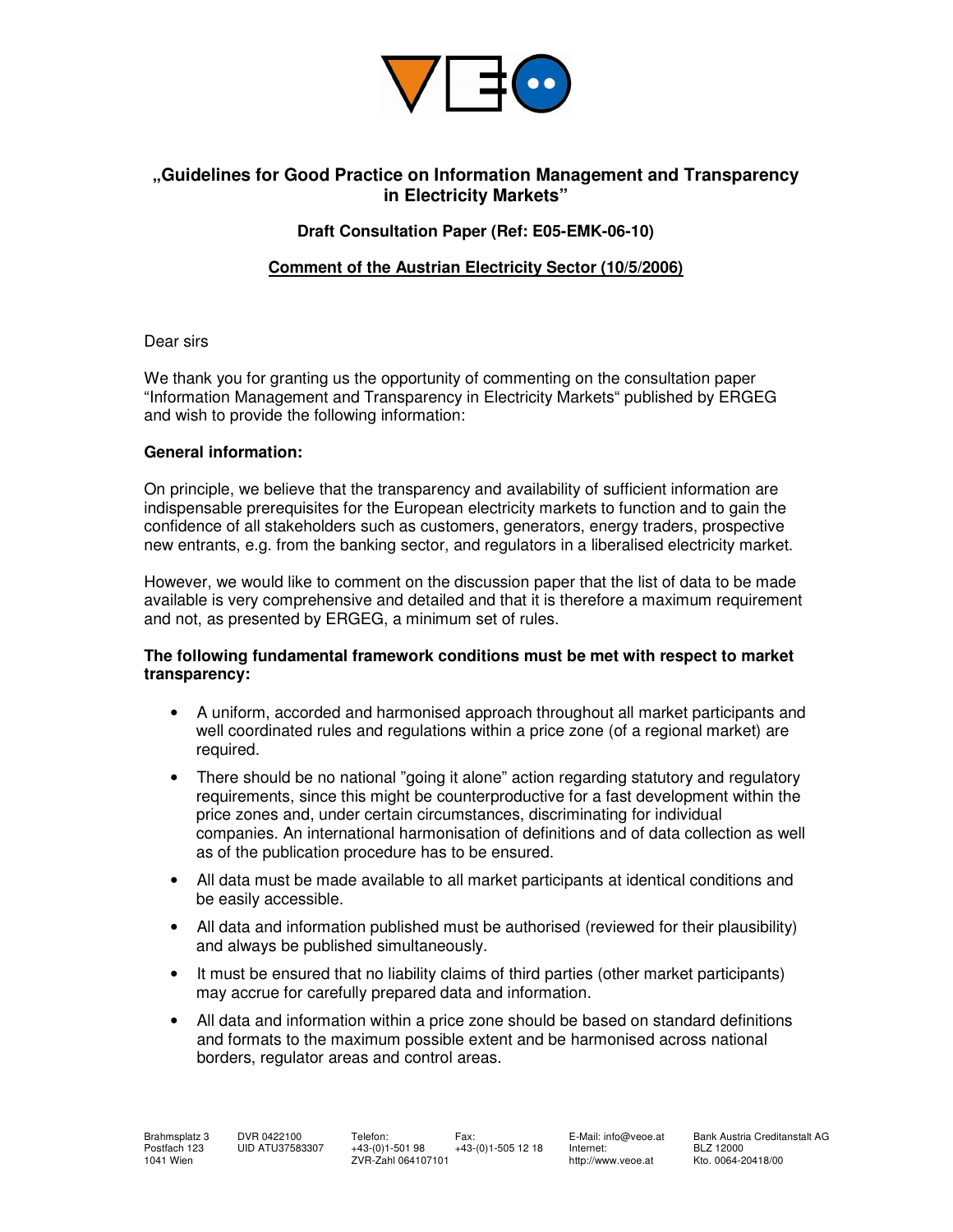## **Of course, it has to be ensured that - through the publication of information**

- competition is not undermined or disturbed
- no information is (has to be) disclosed, which is sensitive economically and competitively
- no intolerable and disproportionately high burden is imposed on the market participants
- or its provision no measures for a market re-regulation are taken
- the costs for the individual market participants have an adequate relationship to the benefit
- sufficient lead time for the implementation on the part of the market participants within a price zone is ensured. The step-by-step implementation based on priorities would be a sensible solution.
- data and information based on a voluntary agreement and non-statutory obligation if possible - will be made available across a price zone and, in future, throughout Europe.

### **The following is missing in the ERGEG proposal:**

- A definition of the term "control area". The aggregation level for the relevant data and information should correspond to one of the already existing price zones (or, for cross-border activities, the borders between price zones). We regard it as not purposeful and highly detrimental to competition when aggregation levels are equated to the areas of responsibility of the individual national states, TSOs or regulators. Adjustment and aggregation of data and information to/at smaller "local areas" within a price zone has no relevance for price formation within a price zone. Within the sense of fair competition it must be ensured that data aggregated and published does not allow any conclusions to be drawn on economically sensitive data of individual companies.
- Who receives information to be provided in which form and to which extent it is forwarded to which parties. It should be ensured that independent third parties collect and process such information (e.g. exchanges and information providers). By selecting an information provider or an exchange, the confidence of market participants in the process could be increased significantly.

### **In addition we would like to note the following:**

- Throughout Europe, hydroelectric power generation has a minor role only (share of ≤ 10 %, with declining tendency). Significant storage power station capacities are available only in France, Switzerland, Italy and Austria. In order to assess daily security of supply in Europe, weekly announcement of filling rates would not be necessary in our opinion; ex-post monthly announcement of the storage capacity in [m<sup>3</sup>] and of the energy content [MWh] would be sufficient. In particular, we would like to refer once again to the aforementioned explanations regarding handling economically sensitive data of individual companies.
- As regards the timing of publication of unplanned outages we would like to point to the fact that the TSO, with publication "immediately after occurrence", is given enough time to localise and perhaps remove the outage, before the market has to be informed of the relevant outage.